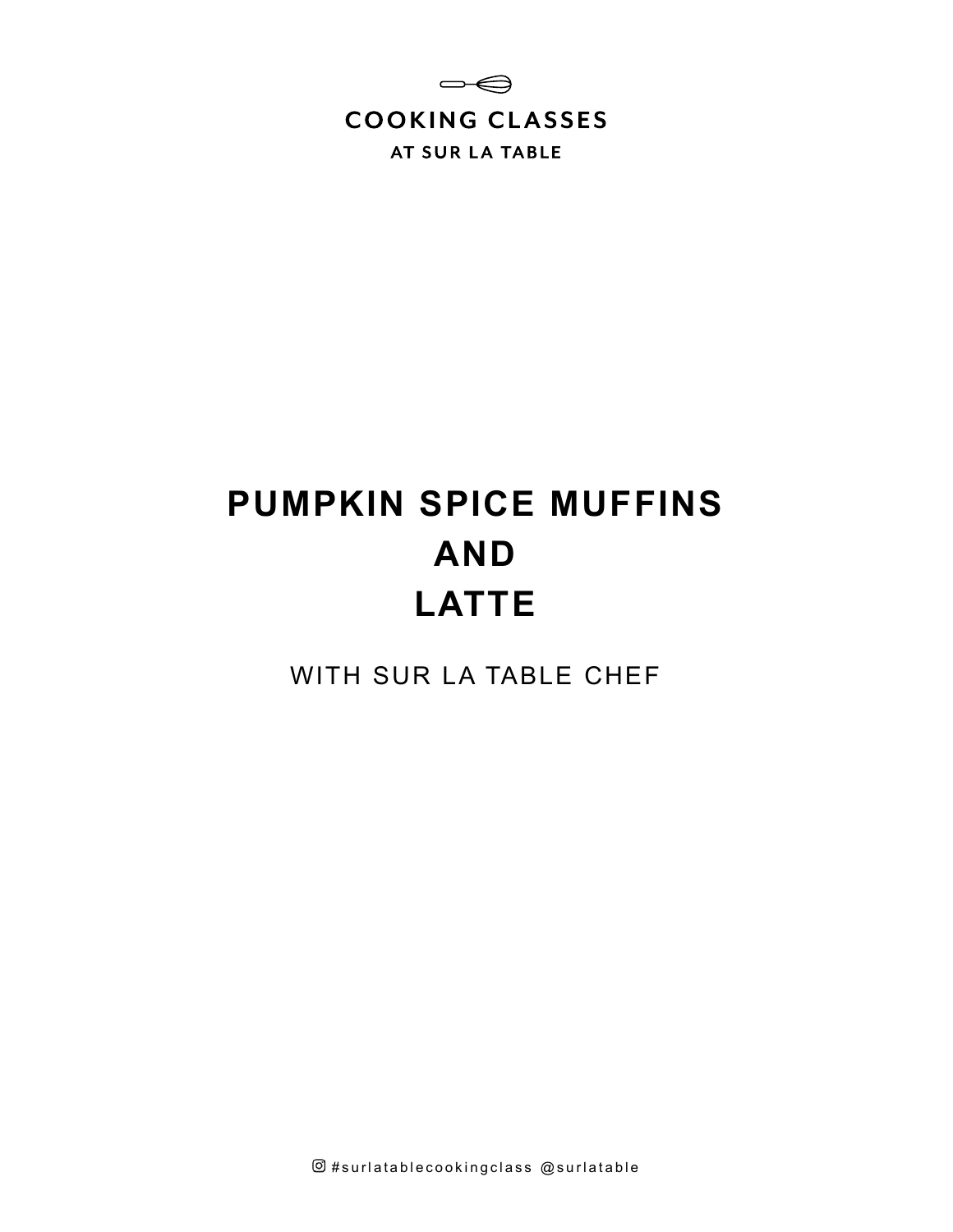# **Ingredient Shopping List**

Below is a list of ingredients you'll need to make the recipes in this packet.

# **Dairy**

- $\Box$  4 ounces unsalted butter
- □ 2 large eggs
- $\Box$  1/4 cup whole milk
- $\Box$  2 cups milk of your choice (such as whole, almond or soy)
- $\Box$  3 tablespoons buttermilk

# **Dry/Canned Goods**

 $\Box$  1 1/8 cups unsweetened canned pumpkin

### **Pantry Items**

- □ All-purpose flour
- □ Baking soda
- □ Baking powder
- □ Kosher salt
- □ Granulated sugar
- □ Vanilla sugar, turbinado or demerara sugar
- $\Box$  Light brown sugar
- □ Vanilla bean paste or extract
- □ Confectioners' sugar
- $\Box$  1/2 cup brewed espresso or strongly brewed coffee

#### **Spices**

- □ Ground cinnamon
- Ground ginger
- Ground cloves
- □ Freshly ground nutmeg
- Ground allspice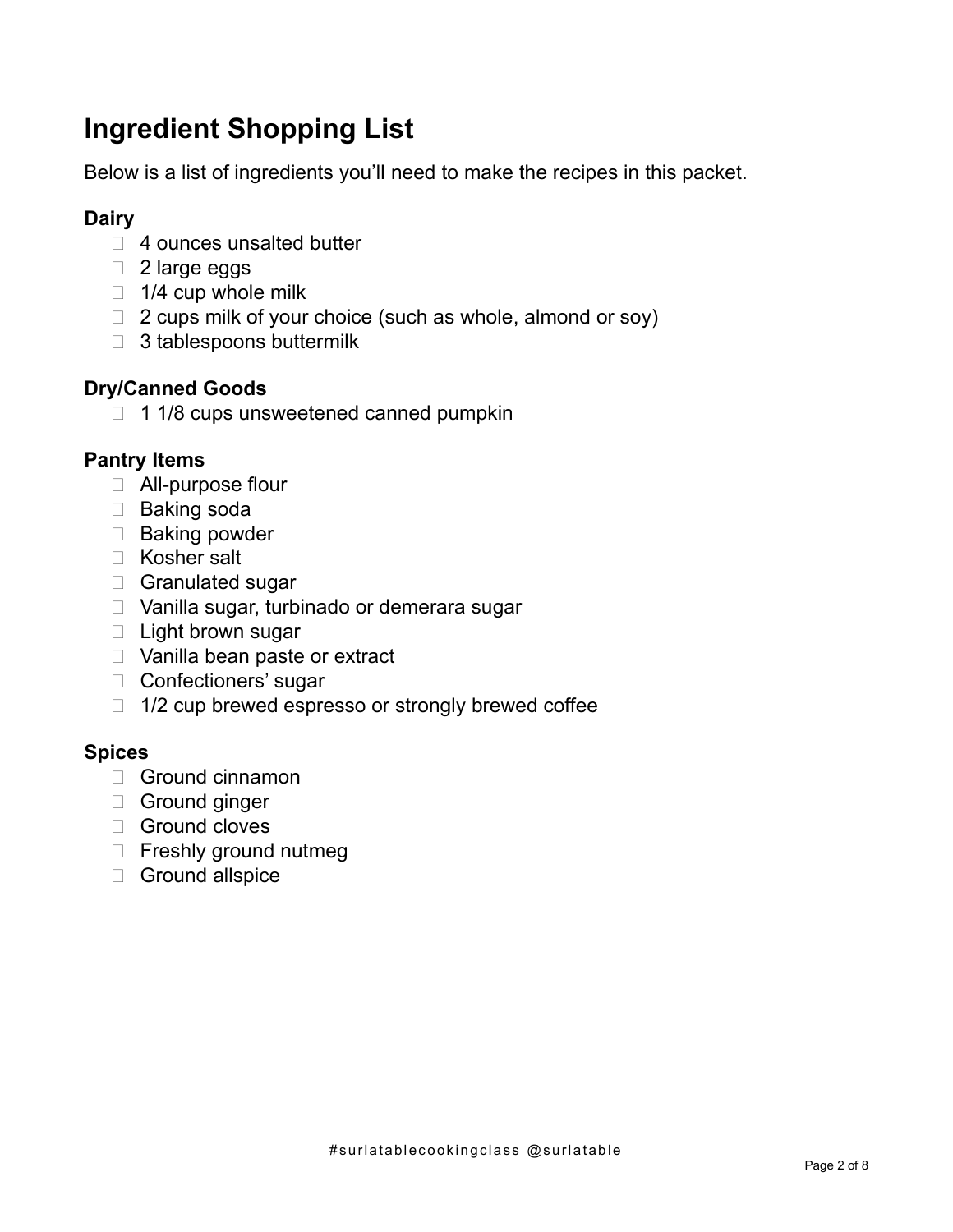# **Equipment Needed**

Below is a list of tools you'll need to make the recipes in this packet.

# **Cutlery**

□ Serrated knife

# **Hand Tools/Gadgets**

- □ Measuring cups and spoons
- □ Mixing bowls (various sizes)
- Whisk
- □ Portioning spoon
- □ Large spoon
- □ Silicone spatula
- □ Fine-mesh strainer
- □ Small offset spatula (optional)
- □ Microplane

### **Cookware**

□ Medium saucepan

# **Appliances**

□ Milk frother (optional)

#### **Bakeware**

- □ Muffin pan or loaf pan
- □ Wire cooling rack
- □ Rimmed baking sheet

# **Tabletop**

□ Coffee mug

# **Other**

- Parchment
- $\Box$  Small mason jar or jar with lid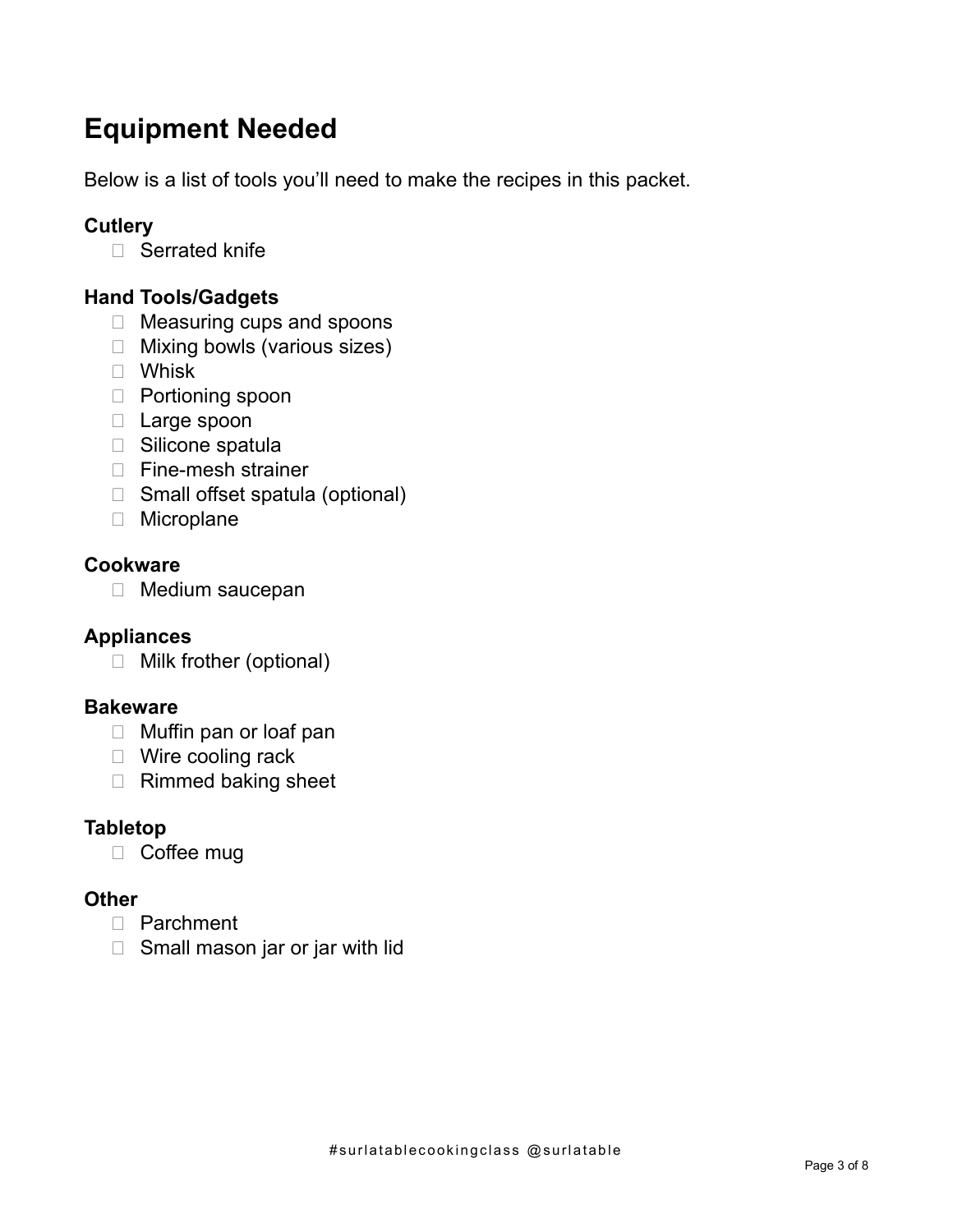# **Pre-Class Mise en Place and Notes**

- Please gather all ingredients prior to class if you will be cooking along.
- It is helpful to organize the ingredients by recipe on rimmed baking sheets.
- Feel free to pre-measure ingredients, but it is not necessary.
- We encourage you to prep all your ingredients before class as it will allow you to have more time to listen and watch the instructor.

# **Spiced Pumpkin Muffins with Buttermilk Glaze**

- 1. Preheat oven to 400°F.
- 2. If baking a pumpkin loaf, preheat oven to 350°F.

### **Spiced Pumpkin Latte**

1. Brew 1/2 cup espresso or strong coffee.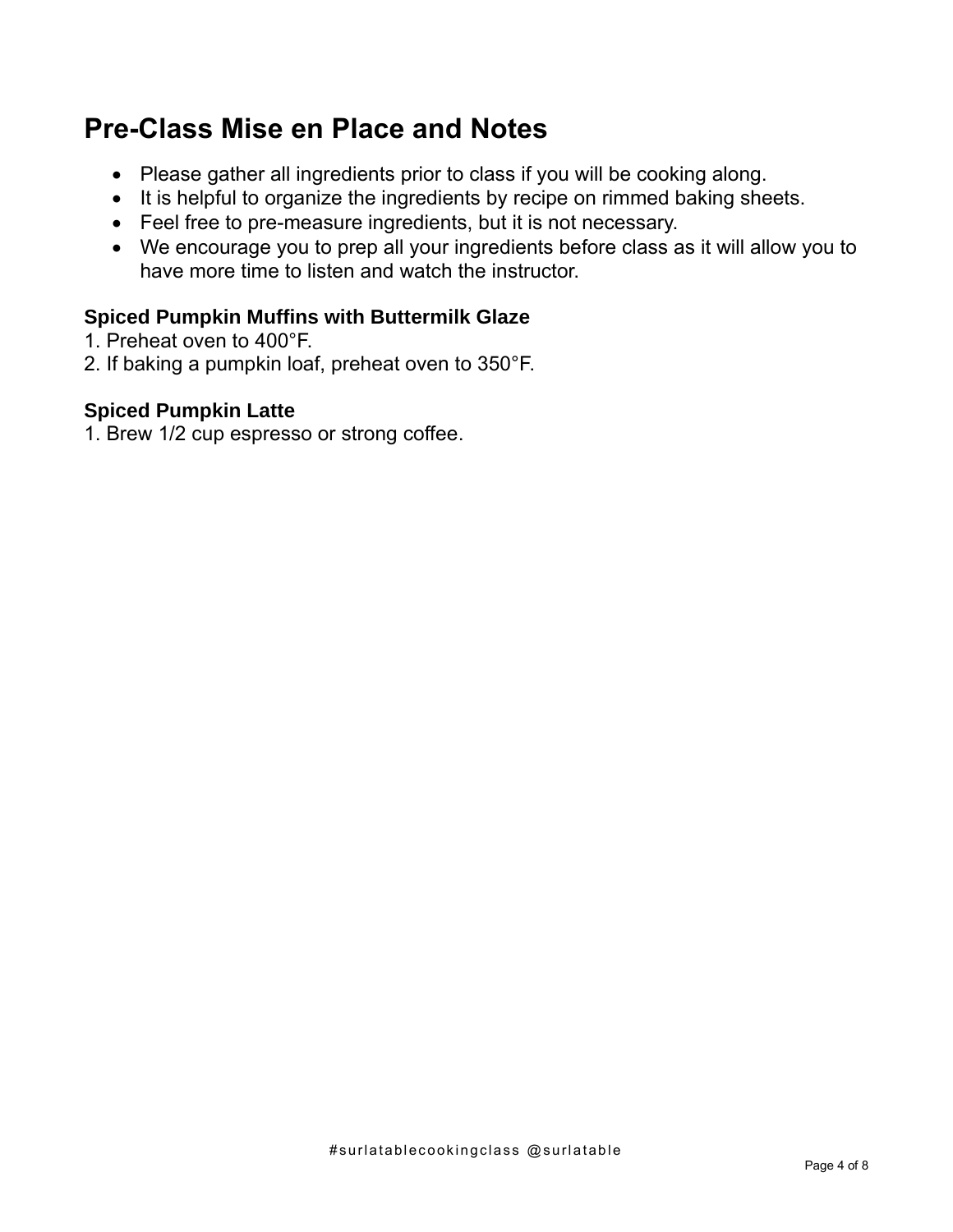#### **SPICED PUMPKIN MUFFINS WITH BUTTERMILK GLAZE**

*Yield: 12 muffins or 1 loaf*

 $\frac{1}{2}$ 

*1 1/2 cups all-purpose flour 1 teaspoon baking soda 1/2 teaspoon baking powder 2 teaspoons ground cinnamon 1 teaspoon ground ginger 1/2 teaspoon ground cloves 1/2 teaspoon ground nutmeg 1/2 teaspoon kosher salt 3/4 cup granulated sugar 3/4 cup packed light brown sugar 1 teaspoon vanilla bean paste or extract 1 cup unsweetened canned pumpkin 1/2 cup butter, melted and slightly cooled 2 large eggs 1/4 cup whole milk*

*Buttermilk glaze:*

 $\frac{1}{2}$ 

*1 1/2 cups confectioners' sugar, sifted 3 tablespoons buttermilk*

Preheat oven to 400°F and position a rack in center of oven. Lightly oil a muffin pan.

1. *To prepare batter:* To a medium mixing bowl, add flour, baking powder, baking soda, spices and salt; whisk to combine.

2. To a large mixing bowl, add granulated sugar, brown sugar, vanilla, pumpkin purée, eggs and melted butter; whisk until smooth. Using a silicone spatula, add flour mixture and milk and stir to combine all ingredients.

3. Portion batter into prepared muffin pan, filling 3/4 full. Transfer pan to preheated oven and bake until muffins are springy to the touch, about 20 to 25 minutes. Transfer pan to cooling rack and allow to cool in pan, about 10 minutes. Remove muffins from pan and transfer to cooling rack to cool completely.

4. *To prepare glaze:* To a medium bowl, add confectioners' sugar and buttermilk; whisk until smooth.

5. Line a rimmed baking sheet with parchment paper and set a wire cooling rack on top. Transfer muffins to wire rack. Using a large spoon drizzle glaze over pumpkin muffins. Allow glaze to set, about 20 minutes. Serve warm or room temperature.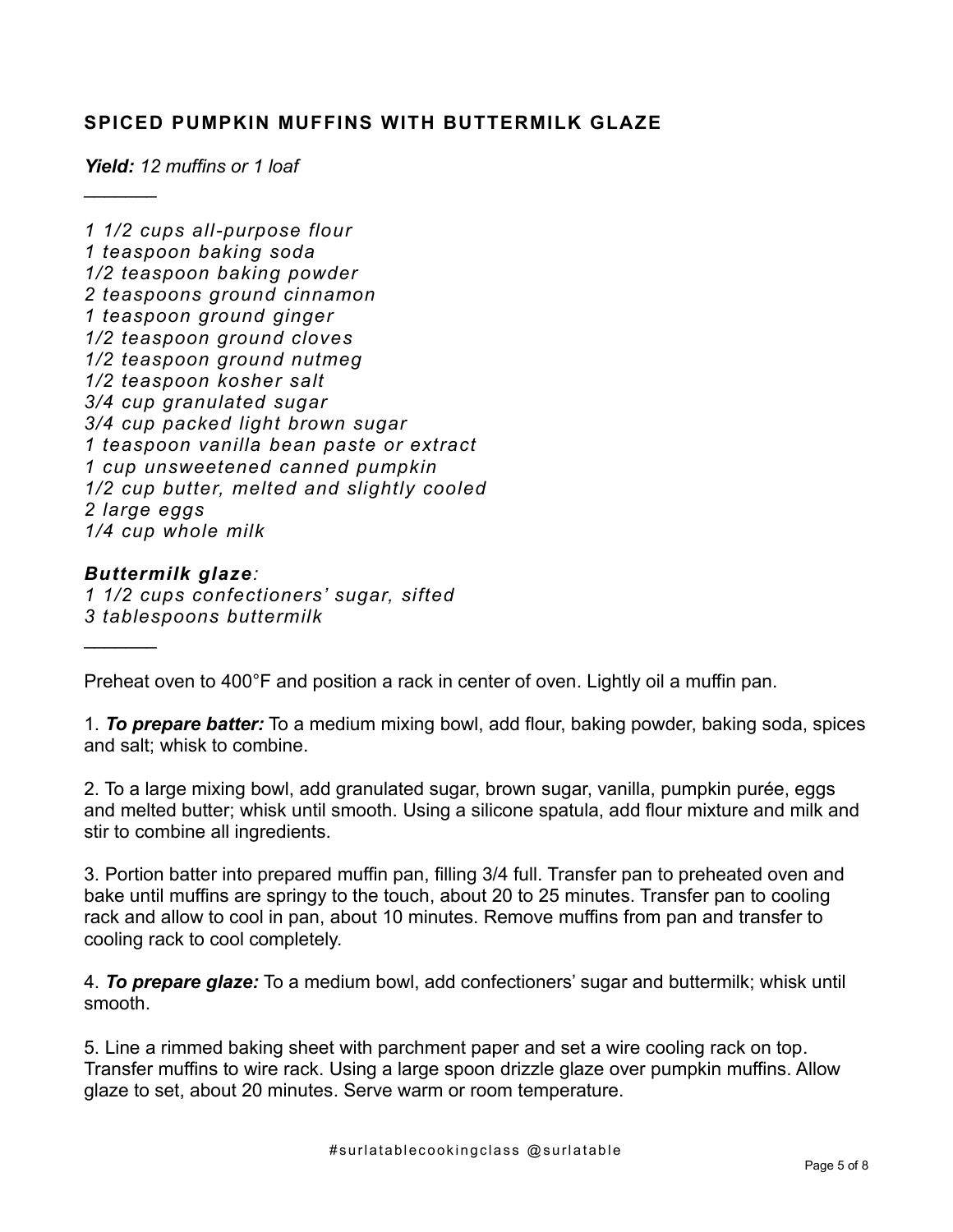#### *Recipe variations*:

- **To prepare a pumpkin loaf**: Grease and flour a loaf pan, fill with batter and bake at 350°F for 40 to 50 minutes until a cake tester inserted into the center of the loaf comes out clean.
- Add any spice combination you like, try adding cardamon or a pre-mixed spice blend, like the pumpkin pie spice (recipe included).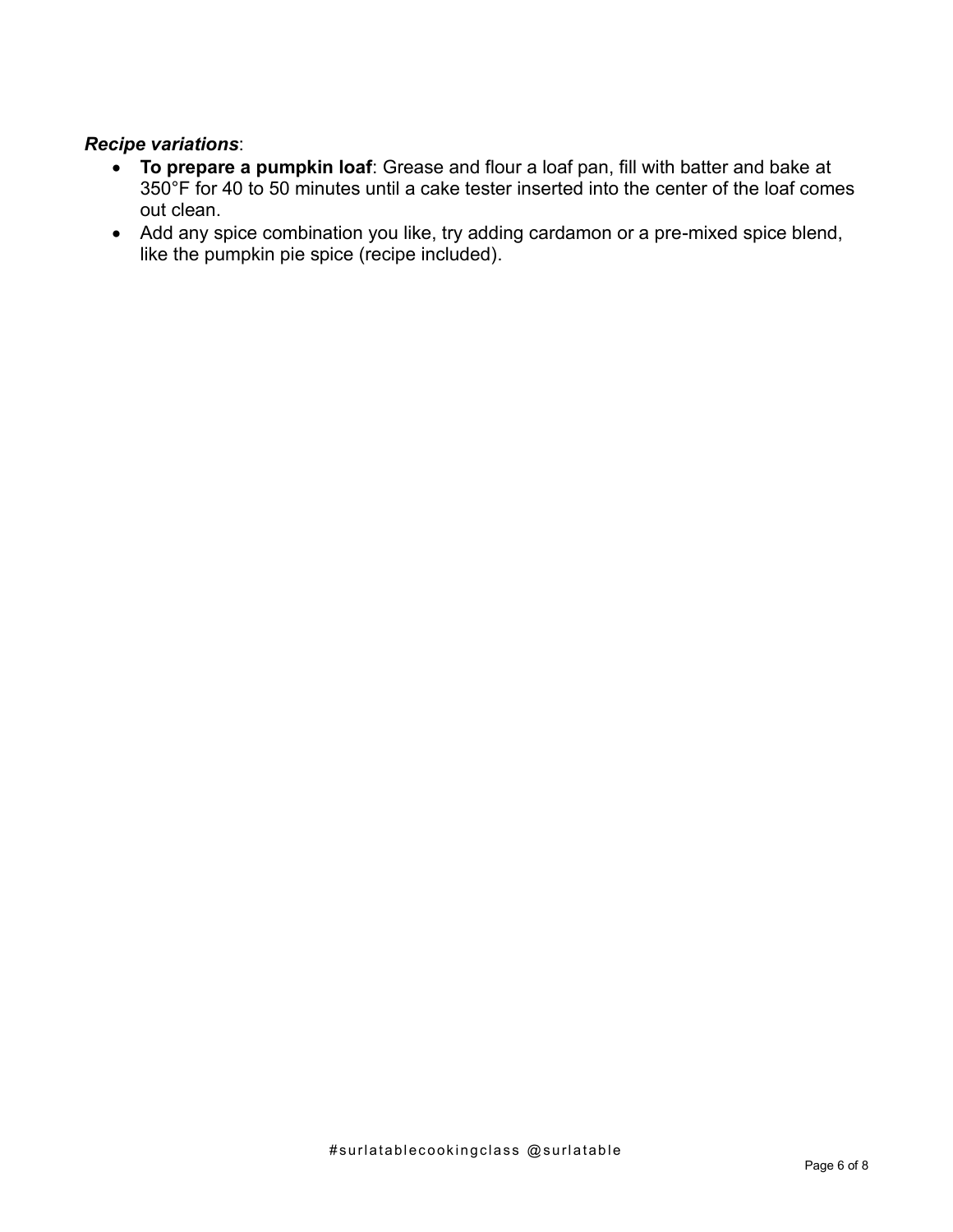#### **SPICED PUMPKIN LATTE**

*Yield: 2 (8 ounce) lattes*

 $\frac{1}{2}$ 

 $\frac{1}{2}$ 

*2 cups milk of choice, such as whole dairy, almond, or soy 2 tablespoons Nielsen-Massey vanilla sugar, demerara, or turbinado sugar 2 tablespoons unsweetened canned pumpkin 2 teaspoons pumpkin pie spice (recipe included) 1 teaspoon vanilla bean paste or vanilla extract 4 ounces (1/2 cup) brewed espresso or strongly brewed coffee Ground cinnamon to garnish*

1. *To prepare latte:* To a medium saucepan set over medium-low heat add milk, vanilla sugar, pumpkin purée, pie spice and vanilla bean paste. Whisk well to combine. Heat until mixture comes to a simmer. Remove from heat and strain through a fine-mesh strainer into a liquid measuring cup, discarding solids.

2. Return milk mixture to saucepan and heat again to a simmer. Add espresso and whisk vigorously by hand or use a milk frother until your drink is foamy.

3. Pour into your favorite mug and garnish with ground cinnamon.

#### *Recipe variation:*

- For a chai variation, add 1 star anise pod and 1 green cardamom pod to milk while it steeps.
- Use pure maple syrup as a substitute for sugar to give your latte an earthier, sweeter flavor.